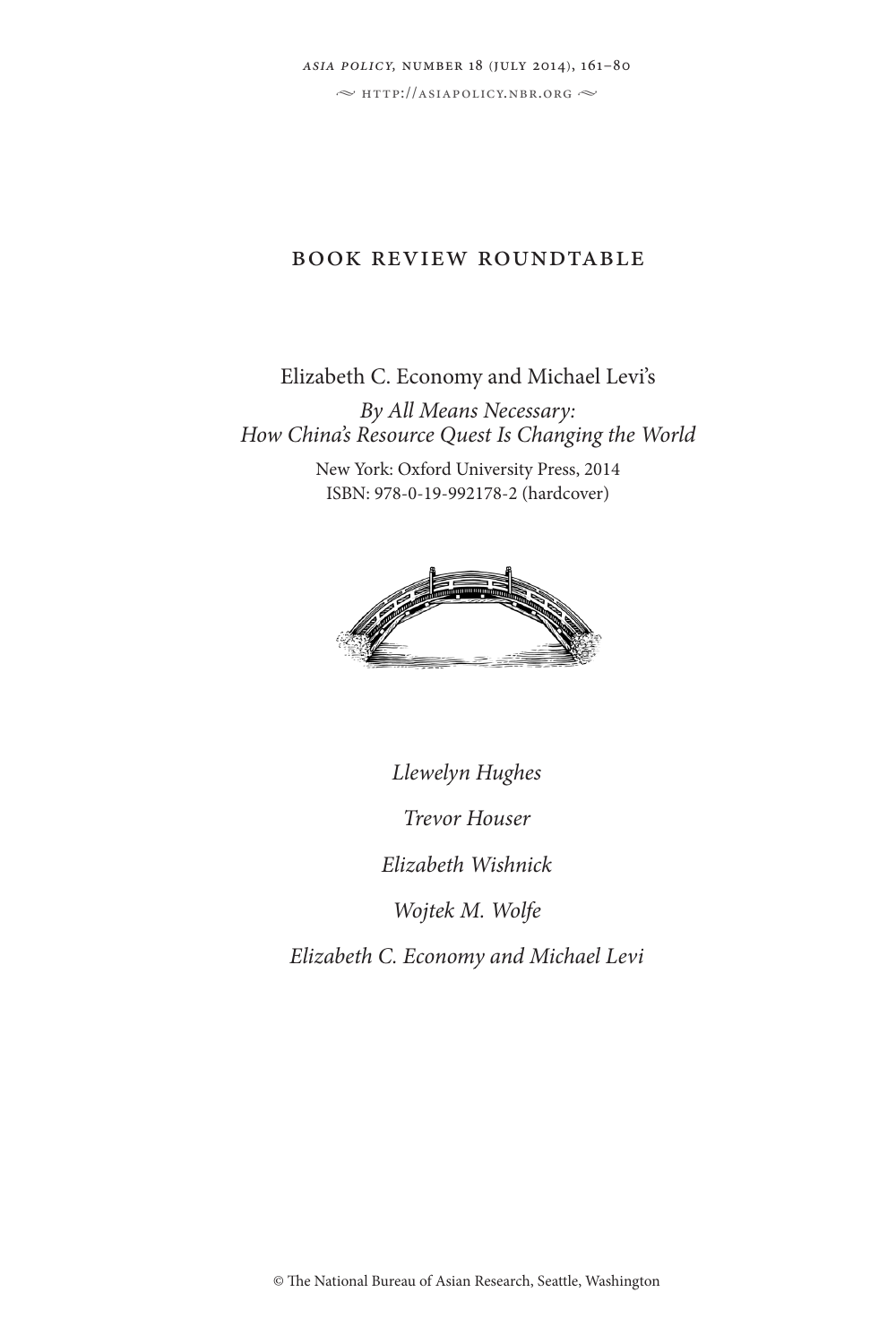#### **Don't Panic! China and the Second Energy Revolution**

### *Llewelyn Hughes*

I I nderstanding the implications of China's rising demand for natural resources requires an appreciation of scale. If we focus on fossil fuels, Chinese oil consumption increased from 216,000 to over 10.7 million barrels per day in the almost five decades between 1965 and 2013, rising from less than 1% to more than 12% of aggregate global demand. Demand for natural gas, on the other hand, increased from 1.1 to almost 161 billion cubic meters. Most impressively, Chinese consumers' demand for coal grew from 114 to 1,925 million tonnes of oil equivalent (mtoe). By comparison, aggregate annual coal consumption in the next 50 countries—including the United States and India—stood at 1,802 mtoe.*<sup>1</sup>*

The rise of the United States, Europe, Japan, and Russia to current levels of wealth was matched by a similarly extraordinary growth in the use of natural resources, an increase that economic downturns, wars, and revolutions did little to halt. History thus suggests that while the rate of increase in China's demand may slow, it will not stop. BP's business-as-usual case for future growth in energy demand reflects this, projecting that China's demand for all energy sources will be double that of the United States by 2035 and almost four times that of India.*<sup>2</sup>* If the United States is a military superpower—investing more in military hardware than the next ten countries combined—then China is surely the emerging superconsumer in natural resource markets.

Elizabeth Economy and Michael Levi's *By All Means Necessary: How China's Resource Quest Is Changing the World* thus does us a service by examining an important aspect of the ongoing transformation of the structure of global resource demand: the implications of China's rising consumption of natural resources for its external behavior. The book is structured around chapters describing the emergence of China as a large

**llewelyn hughes** is affiliated with the Crawford School of Public Policy at the Australian National University. He is the author most recently of *Globalizing Oil: Firms and Oil Market Governance in France, Japan, and the United States* (2014). He can be reached at <llewelyn@alum.mit.edu>.

<sup>&</sup>lt;sup>1</sup> BP, "Statistical Review of World Energy 2014"  $\sim$  http://www.bp.com/content/dam/bp/excel/ Energy-Economics/statistical-review-2014/BP-Statistical\_Review\_of\_world\_energy\_2014\_ workbook.xlsx.

*<sup>2</sup>* BP, "Energy Outlook 2035," available at http://www.bp.com/en/global/corporate/about-bp/energyeconomics/energy-outlook/energy-outlook-downloads.html.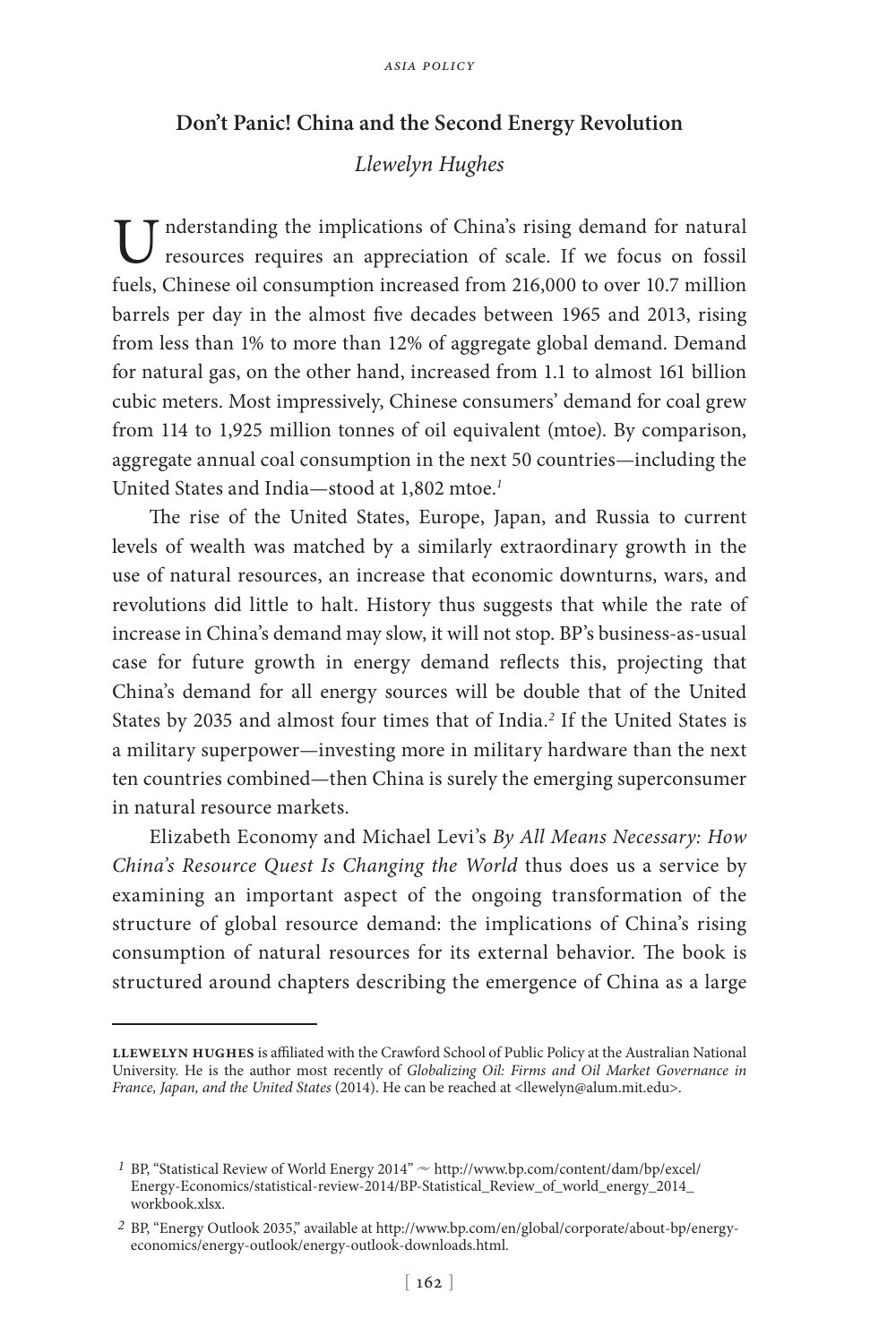resource consumer and those analyzing the implications of this change for developing countries, developed countries, and the U.S. military and its allies.

*By All Means Necessary* has many strengths. Most importantly, it avoids simple conclusions about the implications of the rise in Chinese consumer demand for energy products. The authors rightly note that the structure of markets governing supply and demand differs markedly across natural resources, with important implications for the external impact of growth in Chinese demand. While China imports the bulk of the oil consumed domestically, for example, the authors show that the oil supply chain is more resilient than it was in the prewar decades when U.S. and European firms and governments sparred for control over the right to manage reserves and production outside the United States. Economy and Levi convincingly argue that this difference makes the market better able to accommodate the emergence of new demand centers and the firms headquartered in them. In contrast, they note that natural gas markets are regionalized, which implies less flexibility, but they also suggest that China's influence on these markets is constrained by the limits of infrastructure and the continued dominance of coal.

Economy and Levi are also careful to note the areas where problems remain. Chief among these is in maritime transport. They argue that while pipelines meet some of China's demand for oil and gas, shipping makes up the bulk of Chinese supply. U.S. military dominance of the sea and airspace—something that will not change in the near to medium term—means that there will be continued tension with the United States as Chinese officials look to enhance security along the supply chain.

The authors also offer a nuanced account of Chinese firms' behavior. They note that the behavior of firms such as Sinopec and the China National Offshore Oil Corporation (CNOOC) often does not differ substantially from that of other international firms. Chinese firms seek to secure access to more lucrative acreage internationally and are willing to use the support of their home government to manage political risk and to help them compete. This is a description that fits almost every firm headquartered in a major energy-importing state.

Economy and Levi further argue that the implications of increased levels of outward FDI for economic development in Africa and elsewhere are more complicated than simple labels might suggest. While the use of Chinese labor is a pattern less commonly seen in firms based in other countries and may impede developmental goals, for example,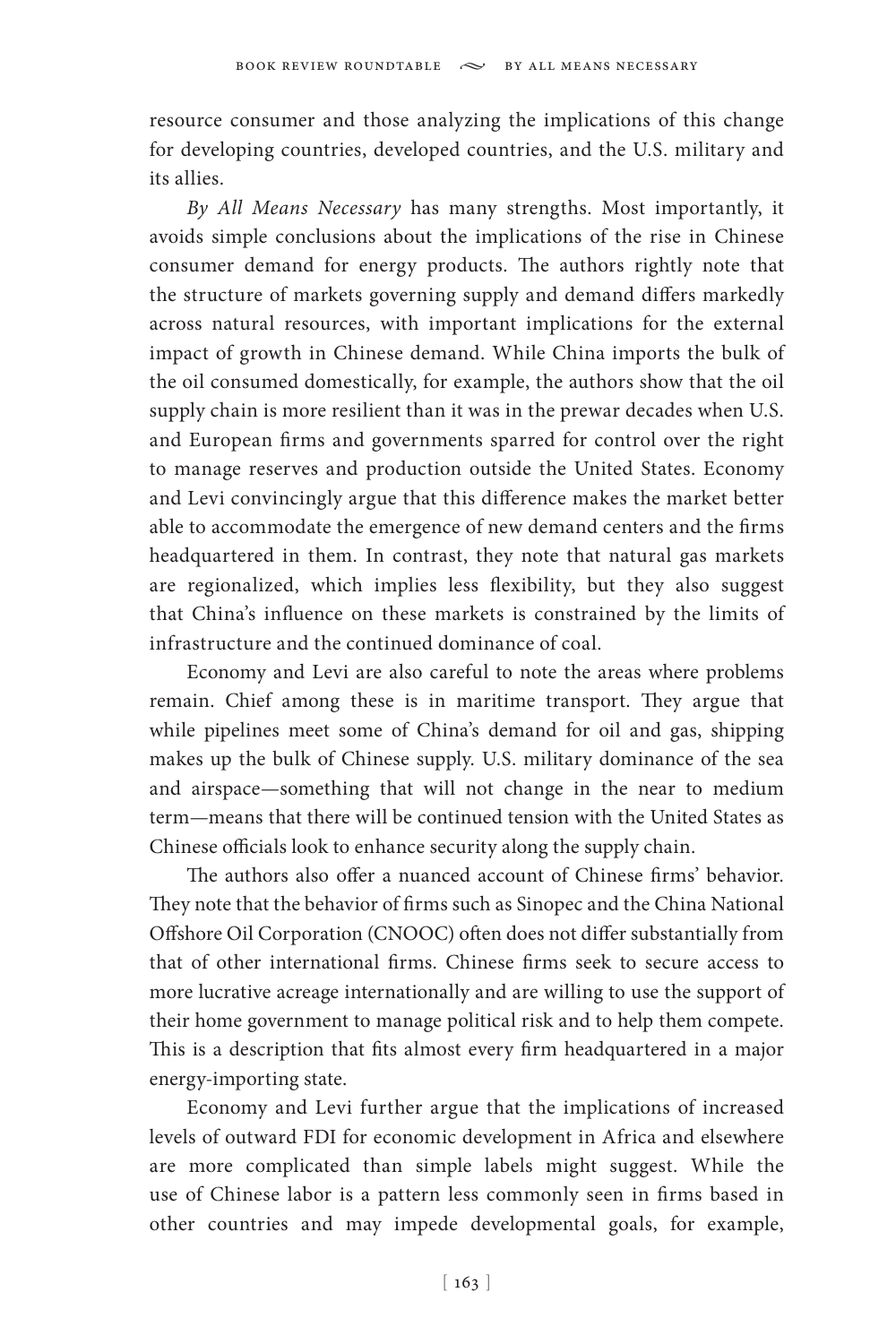Chinese firms also provide capital and infrastructure, which can support developmental goals.

There are inevitably areas that cannot be given a full treatment in a book that seeks to cover this much ground. Three are worth highlighting. First, the authors note a number of levers through which governments seeks to influence the choices that firm managers make, but they do not convey a strong sense of how effective this control is and what the implications are for China's external behavior. The experiences of other countries that adopted interventionist approaches in natural resource markets suggest the ability of governments to make firms their agents is mixed and can lead to poor governance outcomes both at home and abroad. In the case of France, for example, Elf-Aquitaine's investments in North Africa led to multiple arrests for embezzlement and revealed a deeply problematic relationship between the firm and French foreign policy goals. Recent investigations into executives at PetroChina suggest similar dynamics may be at work in China. While less extreme, the Japanese government's intervention in domestic firms' investment strategies led to investments in an array of wasteful international projects.

Although the authors do give us some sense of how the balance between state and corporate power is changing in areas such as corporate social responsibility, I wanted to know more about how this is influencing behavior on the ground. To take the example of the French oil sector once again, the public listing of both Elf and the Compagnie Française des Pétroles (now Total) made managers simultaneously less dependent on the government and more unhappy about its inability to provide capital sufficient to retain state shareholding levels while allowing the company to grow. Eventually, this helped rebalance relations between firms and the government and led to real changes in the size and location of investments. Reforms of Chinese state-owned enterprises, including the public listings of firms in Hong Kong, New York, and elsewhere, are likely to have similar effects. *By All Means Necessary* left me wanting to know more about how this has changed Chinese firms' appetite for political risk, their willingness to overpay for assets internationally, and their incentives to cooperate with the government.

A second important issue relates to Chinese firms' entry into markets unrelated to fossil fuel–based resources. In addition to managing the rise of imports through diversification and improving firm competitiveness, states can promote a shift in the structure of energy demand. An HSBC Bank study from 2009 shows that China outspent all other governments in the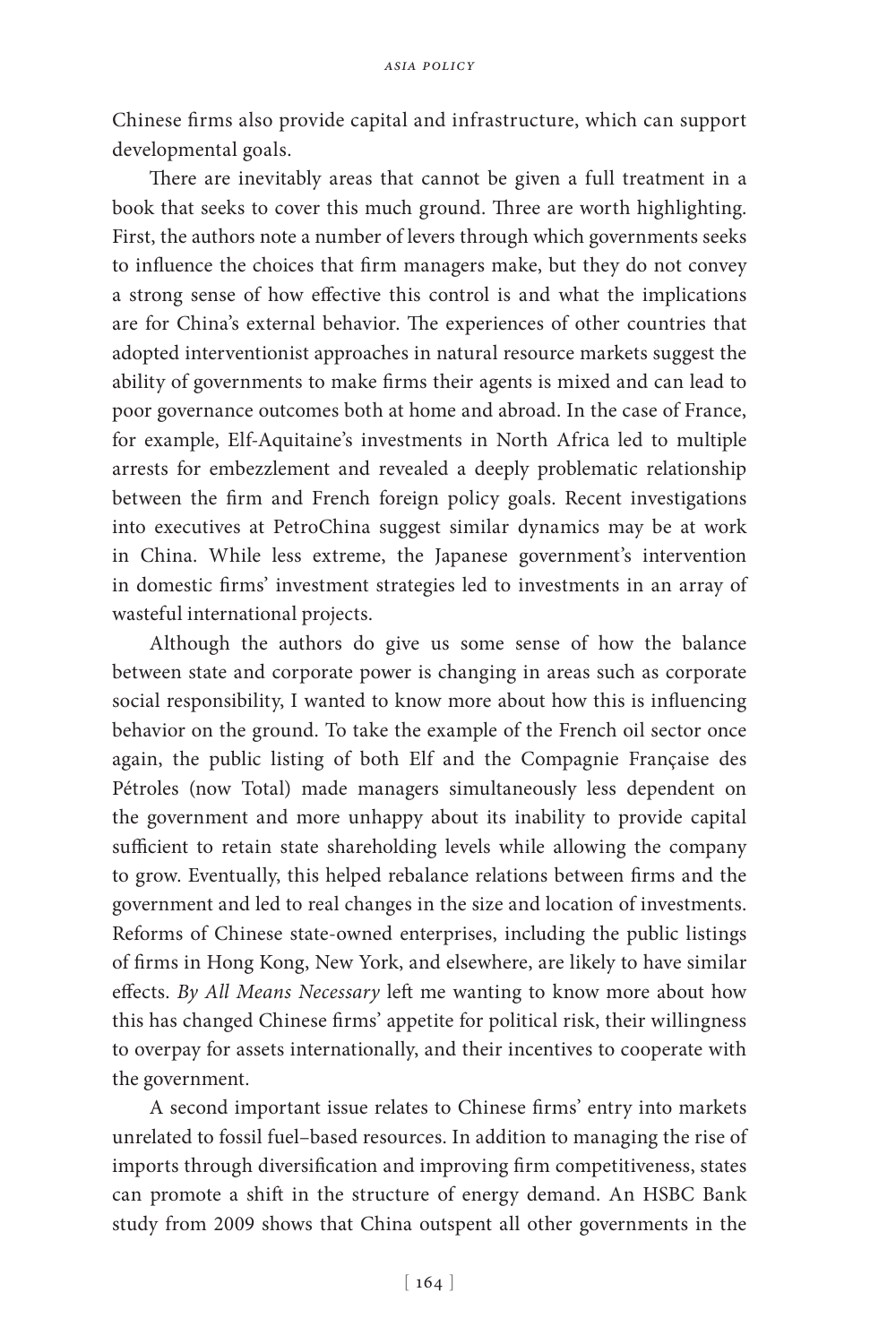amounts it allocated toward "green" spending in its fiscal stimulus package designed to respond to the global financial crisis.*<sup>3</sup>* Chinese manufacturers' ability to enhance their competitiveness in photovoltaics, nuclear power, electric vehicle technologies, and other sectors suggests that this is another important area of China's external behavior related to its growing demand for natural resources. While a comprehensive treatment of the efforts of both Chinese firms and the government in this area lies beyond the scope of a single volume, some discussion may have been warranted.

Finally, Economy and Levi begin the book by asking whether "China's quest for energy, minerals, land, and water…[is] fundamentally changing the world," (p. 7) but they note in the preface that they have chosen not to discuss the problem of climate change (p. vii). Both authors have written extensively elsewhere on the environmental implications of natural resource demand, and I can understand this choice: writing about natural resource markets inevitably means narrowing the focus to something manageable. Yet it is only a mild exaggeration to state that we can solve climate change by meeting U.S., Chinese, and Indian demand in a non–carbon intensive way. I thus finished the book wishing the authors had discussed how the rise in China's growing demand for natural resources, and the changing relations between firms and the government, interacts with the country's approach to climate change. Are the greater size and competitiveness of Chinese firms increasing their influence over the government's approach toward climate change? Are the risks of China's maritime supply vulnerabilities leading policymakers to reduce exposure to imports by favoring coal over natural gas in power generation? Or are firms, and the government, trying to manage the risks of resource security and climate change together through the decarbonization of China's energy system? I reached the end of the book wanting to know more.

Regardless, Economy and Levi have produced an excellent volume that sheds light on the domestic sources of Chinese firms' and policymakers' strategies toward China's rising demand for natural resources and offers insight into the implications for the country's external behavior. Their book deserves to be read by all with an interest in the subject.

*<sup>3</sup>* Nick Robins, Robert Clover, and Charanjit Singh, "A Climate for Recovery: The Colour of Stimulus Goes Green," HSBC, February 25, 2009.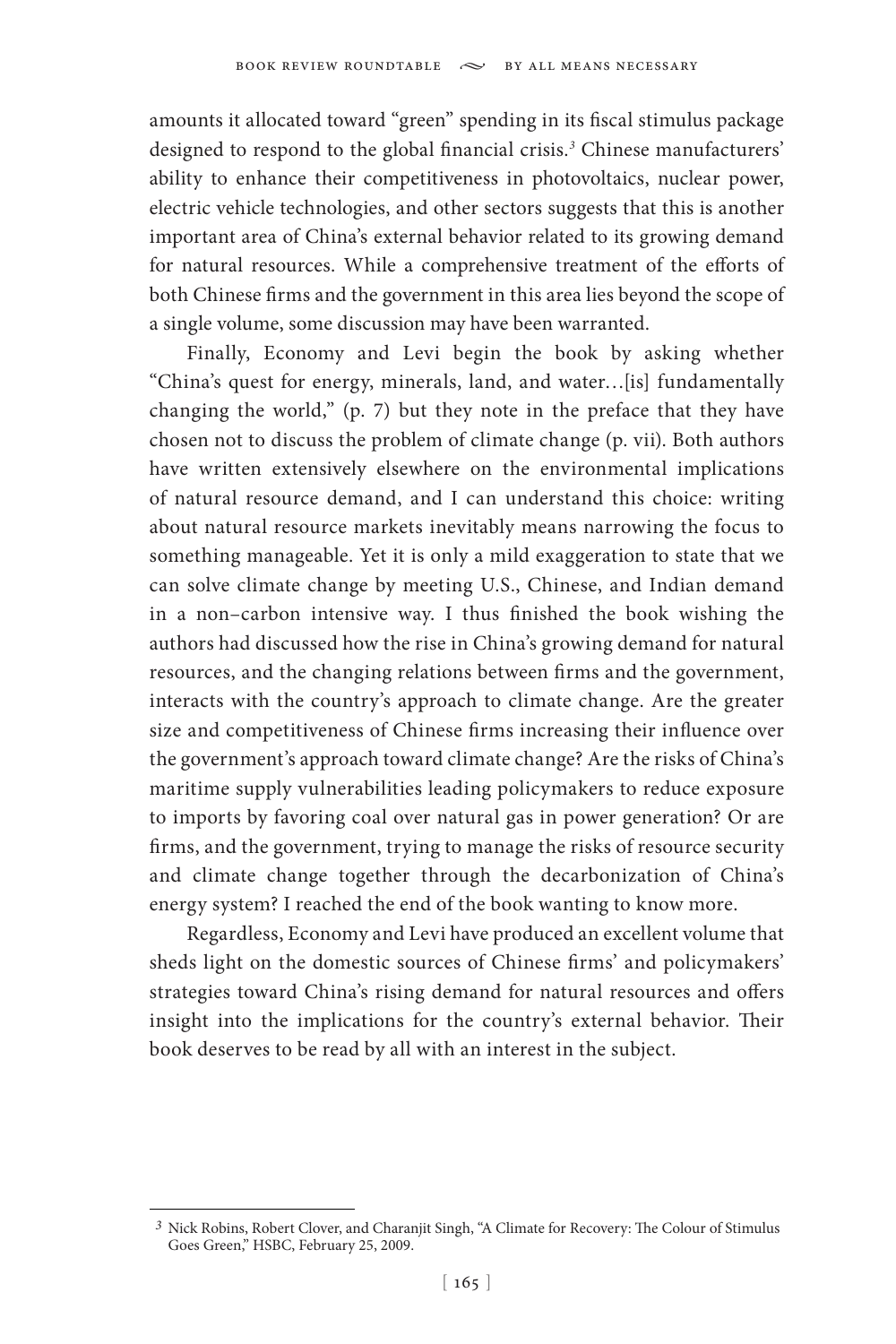#### **How China's Resource Quest Is Changing China**

## *Trevor Houser*

 $\nabla$  hina's economic emergence has been a defining event for global energy and commodity markets. Over the past decade, China has accounted for more than half of the growth in global energy demand and today consumes more than half of the iron ore, cement, copper, and a host of other commodities produced around the world. The stock of global direct investment by Chinese companies has grown from \$53 billion in 2004 to \$609 billion in 2013, a significant share of which is in natural resources.

In *By All Means Necessary: How China's Resource Quest Is Changing the World*, Elizabeth Economy and Michael Levi help us make sense of Chinese natural resource trade and investment. While the title suggests the book might succumb to the alarmism and hyperbole that often dominates both public and academic discussions of China's rise, it is in fact an exceedingly nuanced, balanced, and well-researched assessment. The combination of Economy's deep China expertise and Levi's natural resource market and energy policy acumen provides an extremely valuable contribution.

The book's chief strength is its combination of compelling storytelling and in-depth analysis—a commodity rarer than any resource Chinese companies search for around the globe. The authors put recent Chinese natural resource trade and investment trends in context, discussing precedents from Chinese history as well as from the economic emergence of the United States and Japan. They debunk the view, widely held in the West, that Chinese companies work in lockstep with the government, seeking to improve the security of the Chinese state at the expense of companies and countries elsewhere in the world. The book shows instead that Chinese companies are primarily commercially driven and that their motivations and interests often differ from the government's, just as is the case in Europe, Japan, and the United States.

Economy and Levi rightly note that the most significant global impact of China's resource quest to date has been the country's rapid growth in energy and commodity consumption. This has put upward pressure on global prices and helped enrich resource-producing states. But what Chinese demand giveth, it can also taketh away. The growth of Chinese resource

**trevor houser** is Partner at the Rhodium Group and Visiting Fellow at the Peterson Institute for International Economics. He can be reached at <tghouser@rhg.com>.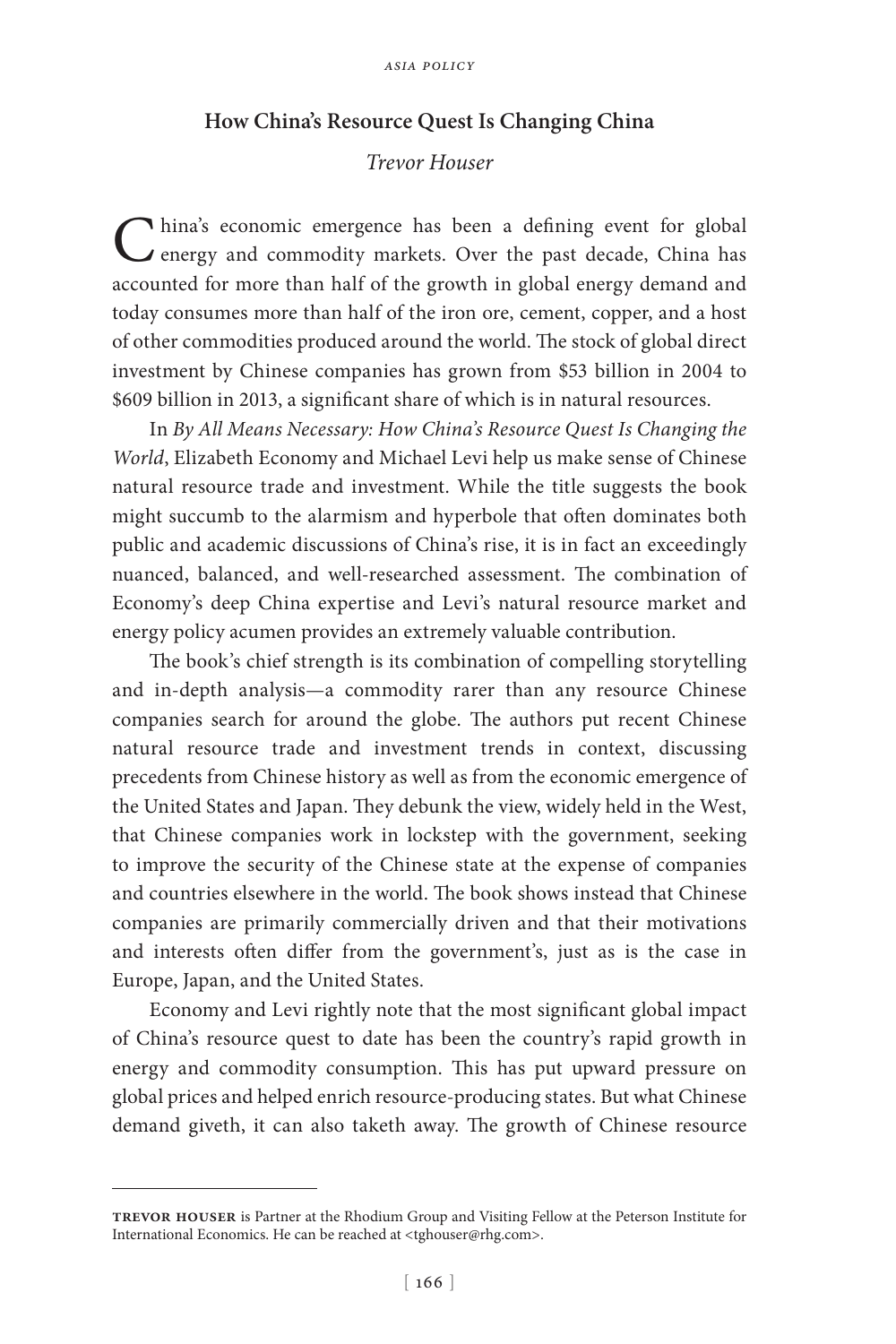consumption has slowed dramatically over the past few years, leading to a sharp correction in the price of many commodities. Iron ore and copper prices fell by more than one-third between 2011 and 2013, and aluminum, steel, and coal prices have declined sharply as well. This development has been painful for resource exporters, from Australia to Chile and Brazil. And if the leadership is successful in "rebalancing" the Chinese economy from investment and industrial production toward services and domestic consumption, the resource-intensity of Chinese growth will likely continue to decline.

Economy and Levi judiciously evaluate the positive and negative impacts of global resource investment by Chinese companies, both for recipient countries and competing firms. As the authors point out, Chinese resource investment has had less impact than Chinese imports of foreign-produced goods, despite attracting equal if not greater attention by foreign policymakers, scholars, and the press. Chinese companies are late to the resource game and often must pick through the scraps that U.S., Japanese, and European companies do not want to touch. Diplomatic support from Beijing and low-cost capital from state-owned banks help Chinese companies compete for investment opportunities in many developing countries. The relationship between the companies and the government, however, is a liability when it comes to investing in developed countries. Politicians and regulators in most developed country markets give foreign investment by state-owned enterprises extra scrutiny. This is bad news for Chinese companies, as the U.S. shale boom and Canadian oil sands development have shifted the center of global energy investment to North America. Chinese companies have successfully invested in both countries but face political hurdles not shared by their Japanese, European, or Indian counterparts.

Finally, and most importantly, the authors discuss the ways in which China's quest for natural resources is changing China itself. The country's surge in resource demand alarmed policymakers in Beijing as much, if not more, than policymakers in Washington, Brussels, or Tokyo. While growing resource demand has likely increased Chinese assertiveness in territorial disputes in the South and East China Seas, it has had positive domestic impacts as well. Concerns over resource adequacy have helped catalyze policy initiatives aimed at improving energy efficiency and environmental protection. Chinese diplomats no longer offer blind support for commercially driven investment around the world and are increasingly seeking to ensure that the behavior of Chinese companies abroad reflects

 $\lceil 167 \rceil$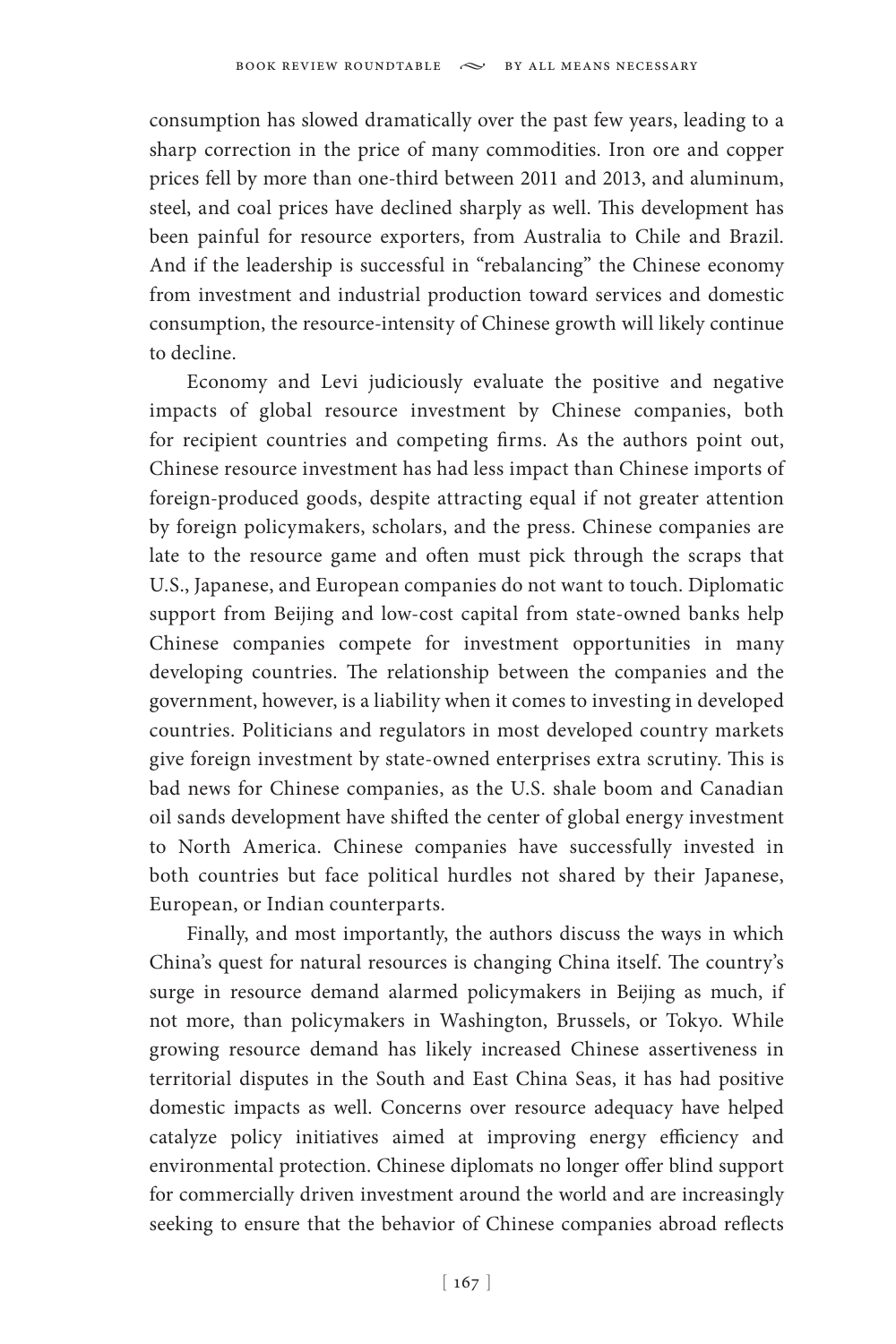well on China as a whole. Greater demand for and investment in foreign resources have made China a more committed stakeholder in many of the international institutions established by the West and increased Chinese companies' familiarity with international business norms.

These positive effects will likely grow in the years ahead. My colleagues Daniel Rosen and Thilo Hanemann estimate that the stock of global direct investment by Chinese firms will grow to \$1–\$2.5 trillion by 2020.*<sup>1</sup>* While the first wave of Chinese foreign investment was directed at trade facilitation and resource extraction in developing countries, in recent years Chinese capital flows have gravitated toward developed economies and are increasingly motivated by the desire to gain access to technology and markets for higher-value-added products. As the Chinese economy is maturing and the growth model is changing, Chinese firms are increasingly targeting brands, technology, and consumer-related assets in advanced economies. Given that the business practices and government relationships Economy and Levi identify as most problematic in past resource investments are also Chinese companies' biggest liabilities as they look to compete in developed countries, including for non-resource assets, this shift in investment focus will likely continue to change Chinese practices in constructive ways. *By All Means Necessary* serves as an excellent and balanced assessment of the first chapter in Chinese overseas investment and as a perfect scene-setter for the chapter to come.

*<sup>1</sup>* Daniel H. Rosen and Thilo Hanemann, "An American Open Door: Maximizing the Benefits of Chinese Foreign Direct Investment," Asia Society, Special Report, May 2011.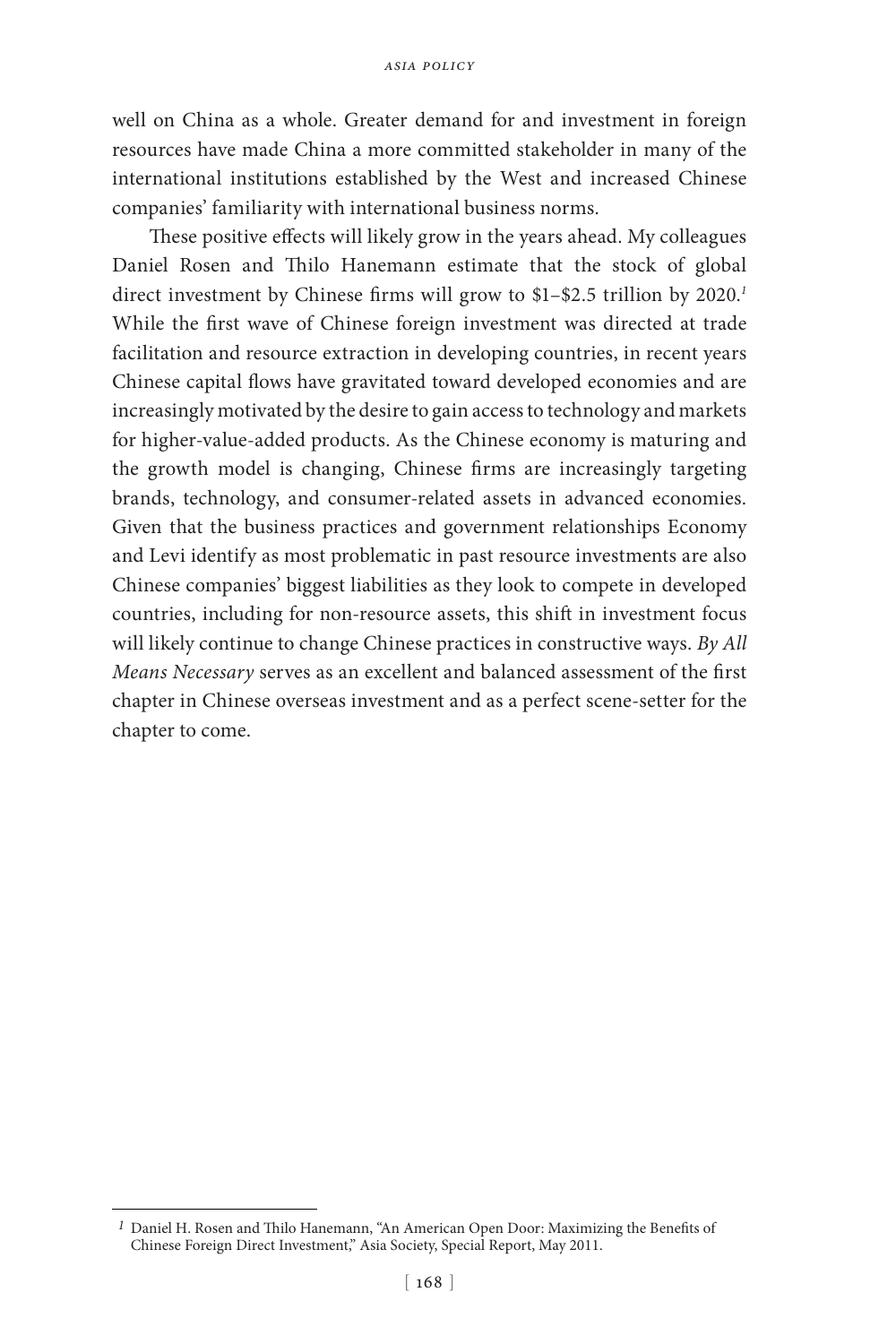#### **Resources for Change**

## *Elizabeth Wishnick*

Three decades ago, China was an oil exporter—sales of its fossil **L** fuels accounted for nearly one-quarter of the country's GDP and helped finance its economic reforms. After 30 years of rapid economic growth, China has now surpassed the United States as the world's largest net oil importer. The country's surging demand for energy, as well as for mineral resources and food products, has contributed to rising prices and raised fears about Chinese state-owned companies scouring the world for resources and locking up supplies.

Is China's global quest for resources a game changer? In *By All Means Necessary: How China's Resource Quest Is Changing the World*, a wide-ranging analysis of Chinese resource-acquisition strategies, Elizabeth Economy and Michael Levi debunk alarmist myths about China's growing footprint in global resource markets. They are uniquely placed to do so—Economy is an expert on China's environment, resources, and foreign policy, while Levi is an authority on energy policy, climate, and technology. Unlike many recent books that focus on China's demand for a particular resource, *By All Means Necessary* compares China's global quests for oil, gas, minerals, food, and water. The authors argue that it is necessary to examine the particular dynamics in each resource sector to assess the impact of Chinese demand and corporate practices. In particular, Economy and Levi caution against attributing recent increases in resource prices to China's pressure on markets.

Oil producers, for example, have revenue targets. Once met, if prices are high enough, there is little incentive to increase supply regardless of demand pressures from China and other countries (p. 26). Moreover, contrary to the oft-heard trope about Chinese state oil companies locking up supplies, their production activities actually bring more oil to world markets. Some economists further note that the oil used in China's production of goods for export—known as embodied oil—obviates the need by other countries for that oil in their own production process because they buy the finished

**elizabeth wishnick** is Associate Professor of Political Science at Montclair State University and a Senior Research Scholar in the Weatherhead East Asian Institute at Columbia University. She is the author of *China's Risk: Security and Foreign Policy Consequences of Oil, Water and Food* (forthcoming in 2016). She can be reached at <wishnicke@mail.montclair.edu>.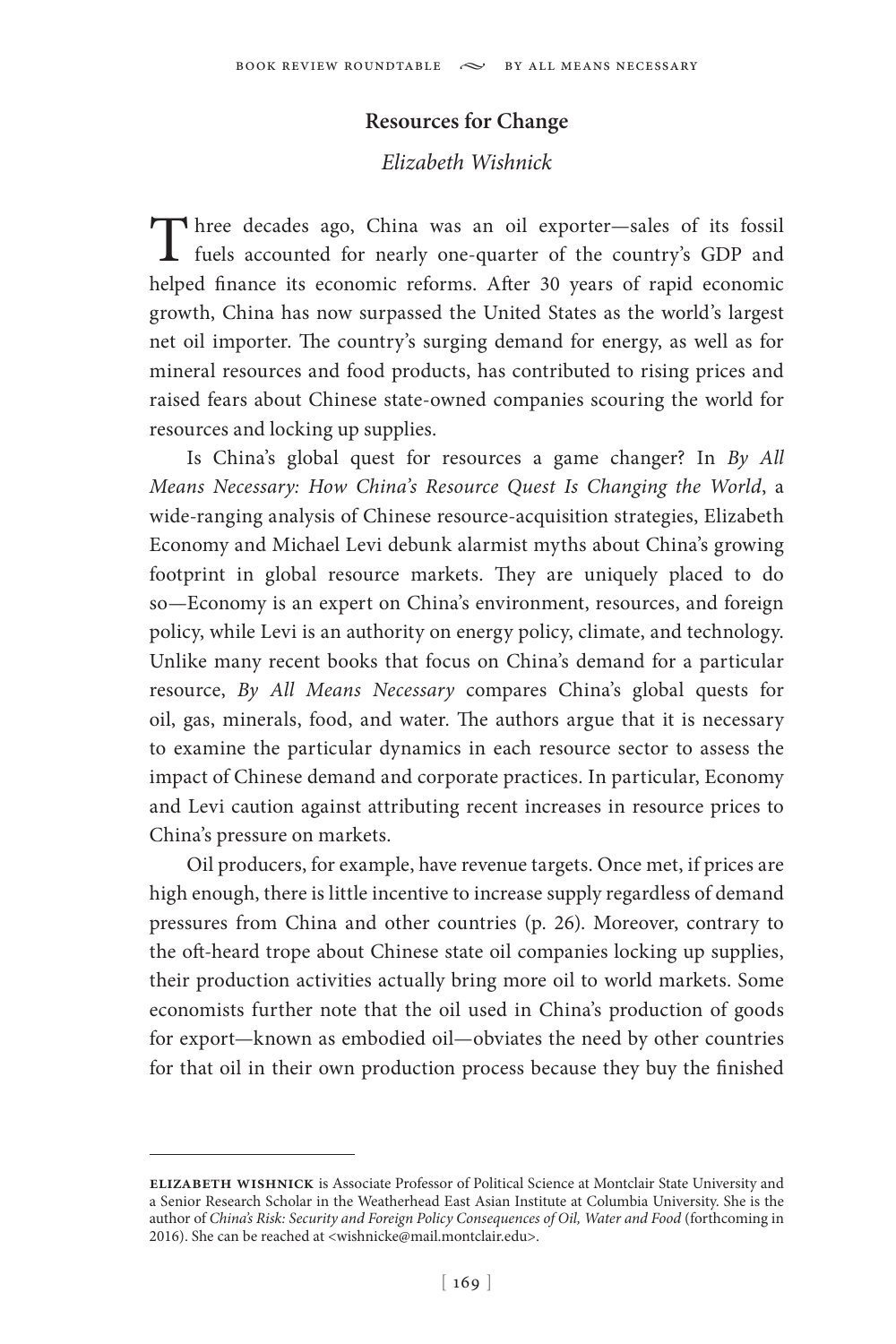products from China. Chinese demand for oil, in effect, reflects global demand for goods produced in China.*<sup>1</sup>*

In the case of iron ore, developments in the Chinese steel industry unintentionally made the dynamics of the global iron trade more market-oriented. Economy and Levi recount how the emergence of small steelmaking companies in China undercut efforts by major Chinese firms to demand lower prices from the three main global producers of iron ore, Vale, Rio Tinto, and BHP Billiton, which control 70% of the trade (p. 37). As a result of changes in the Chinese industry, the iron trade shifted radically from an emphasis on long-term contracts to a system where spot markets play a much greater role (p. 39).

According to Economy and Levi, it is in commercial relationships where China's impact is increasingly felt, as Chinese companies invest more extensively in a wide variety of countries and sectors (p. 45). Chinese firms are relatively new players and have to work harder to make friends, drawing on networks of informal and personal relationships. This can cause deals to unravel when the leadership changes in target countries. Chinese companies may also overbid or overpromise to win a deal, only to see their projects collapse or turn out to be less profitable than anticipated (p. 73).

The complex interconnections between Chinese political and economic elites present both opportunities and risks. Unlike in other countries, Chinese companies can depend on top political leaders to act as "diplomat deal makers" (p. 72). However, this means that political disputes have the potential to spill over into trade and investment, as was seen in 2010 when increased tensions between China and Japan disrupted the trade in rare earths between the two countries (p. 75).

China claims to follow the principle of "noninterference" in the domestic affairs of other states, and its companies enter into deals with none of the preconditions on human rights, governance, or environmental protection that Western countries demand. Authoritarian governments appreciate this no-strings policy, which enables Chinese companies to seek opportunities that Western companies have left aside in countries such as Sudan, North Korea, and Afghanistan. However, such investments complicate Chinese foreign policy when partner states are subject to international sanctions or are riddled with corruption, instability, and human rights abuses.

*<sup>1</sup>* Xu Tang, Baosheng Zhang, Lianyong Feng, Simon Snowden, and Mikael Höök, "Net Oil Exports Embodied in China's International Trade: An Input-Output Analysis," *Energy* 48, no. 1 (2012): 471.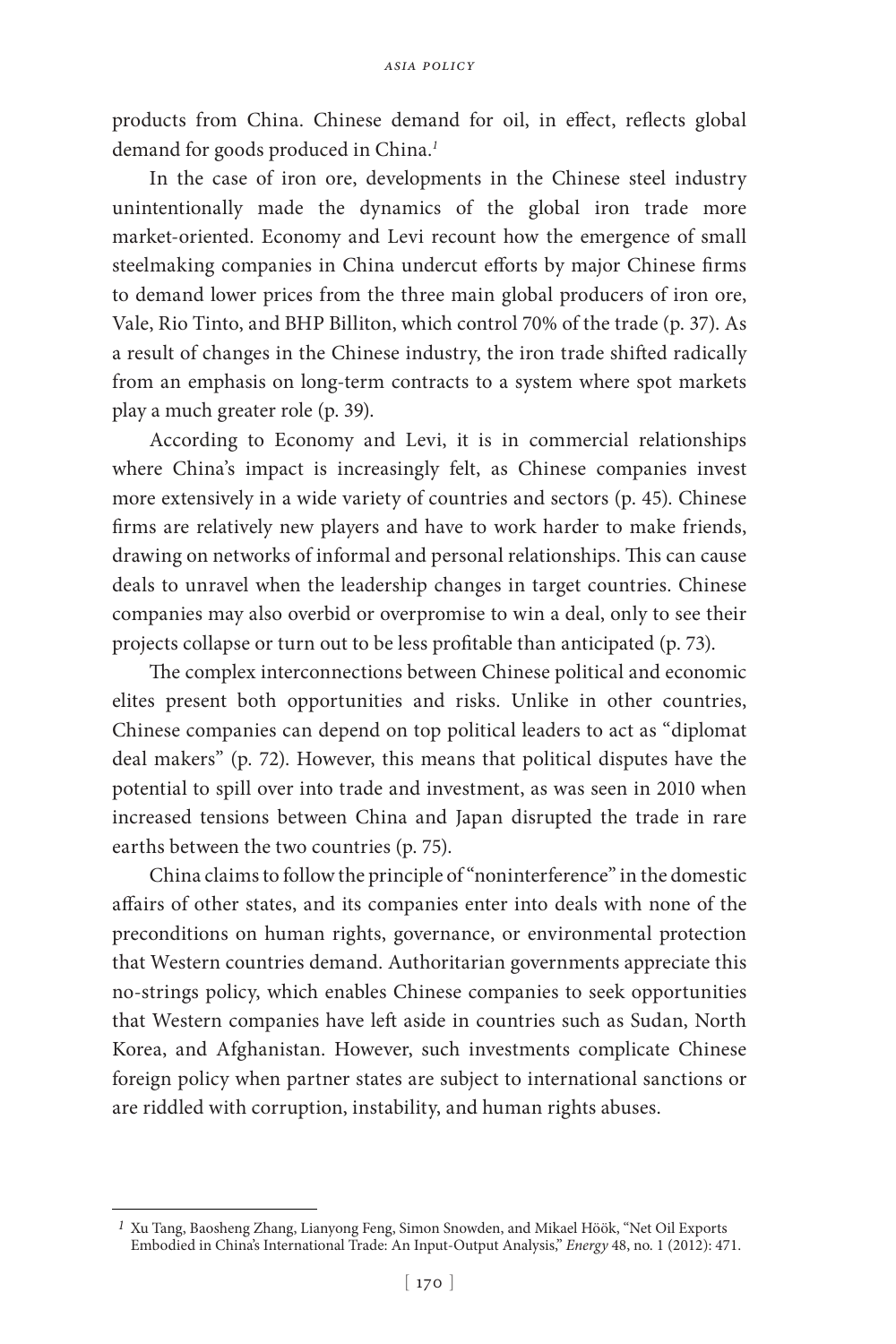Economy and Levi note that Chinese "firms and officials behave abroad in very much the same way they behave at home" (p. 71). These practices include a lack of transparency, substandard labor practices, inattention to environmental consequences, and an overriding interest in using investments to generate employment for Chinese citizens, either in resource extraction overseas or in processing at home. According to Economy and Levi, Chinese companies, like many other multinationals, argue that it is up to the host country to enforce governance standards (p. 191). They also observe that corruption is a two-way street, involving corrupt investors as well as host-country partners. Nonetheless, Economy and Levi see some recent efforts by Chinese NGOs and banks to demand improvement in corporate social responsibility. Fearing harm to China's reputation, for example, the China Development Bank and Export-Import Bank of China have had some success in using their leverage to make concessionary loans to Chinese firms in exchange for adherence to environmental and social guidelines (p. 103).

Although there are many books about China's growing footprint on the world's resources, *By All Means Necessary* makes an important contribution by presenting the other side of the story—the impact of overseas investments on China itself. Economy and Levi write that "it is not only the world that is being changed. China is changing as well" (p. 191). In response to higher commodity prices (in part caused by greater Chinese demand), the Chinese government has endeavored to improve energy efficiency and increase domestic production, particularly of grains. To gain a foothold in new markets and acquire new skills, Chinese firms increasingly are partnering with foreign companies. Where corporate social responsibility is taken more seriously, Chinese companies are obliged to adapt (p. 192). Economy and Levi show that China's investments face the most scrutiny in developed countries like Australia, Canada, and the United States or in developing countries facing a transition to democracy, such as Burma.

What the authors leave unsaid is which transformative force they think will prevail: will China change the world more or will China's own transformation be the more profound one? Economy and Levi admit that the scale of China's resource demand is unprecedented. For this reason, the comparison they establish with Japan's quest for resources in the 1960s and 1970s (see pp. 3–5) seems misplaced. Although the surge in Japanese resource demand and expansion of state-supported investments may have been controversial at the time, the scope of these pressures on global markets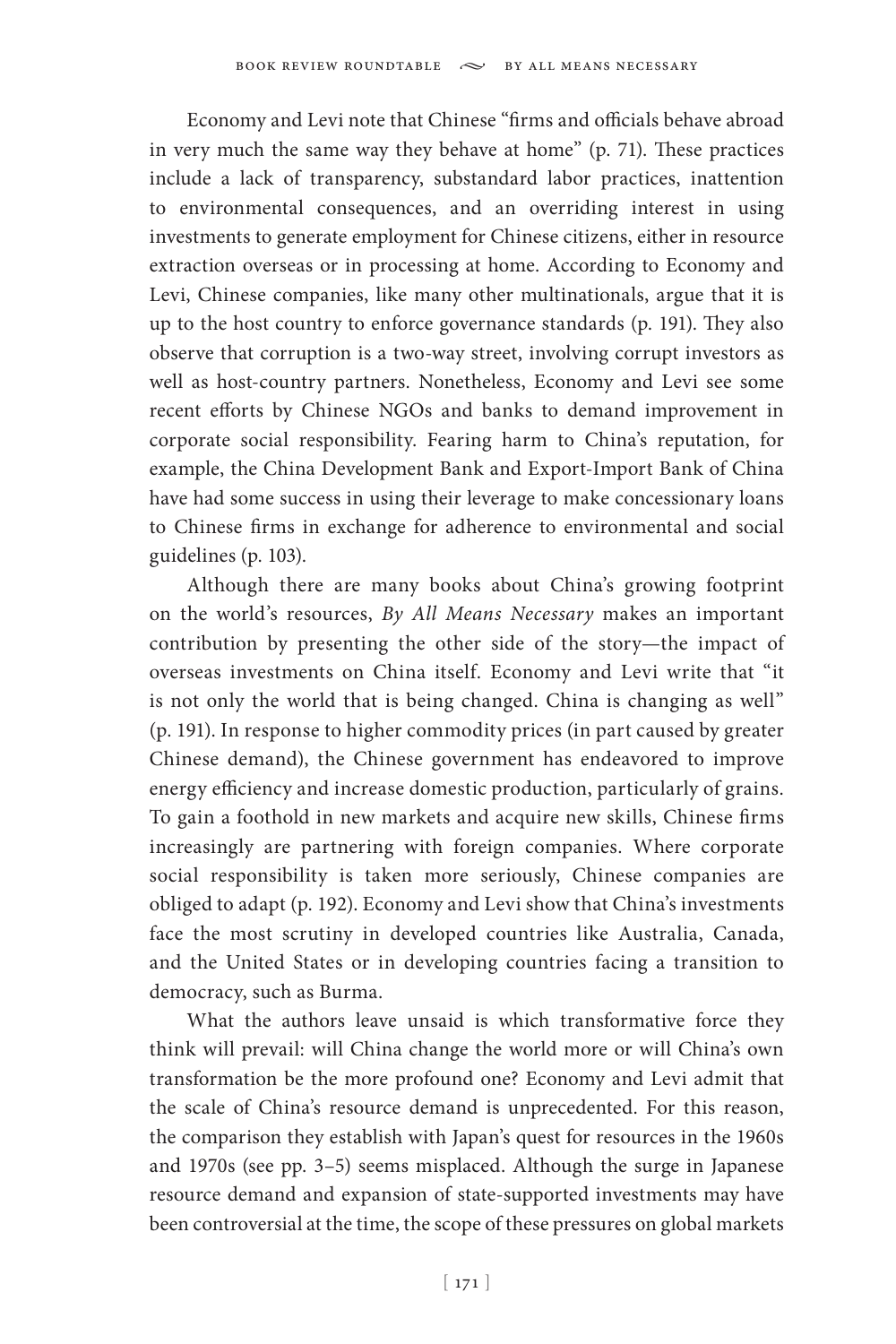was different because Japan has one-tenth of the Chinese population. Moreover, pressures from Japanese companies soon abated in the 1990s once the Japanese economy began to stagnate, while China's sustained economic growth and expanding middle class portend increasing demand for resources. As a democracy and a U.S. ally, the Japanese government and the firms it supported were also more accountable to domestic and international publics.

Another reason this question is difficult to answer is that China's development path involves many unknowns. Despite calls by Chinese leaders and influential experts for the country to pursue a more sustainable development policy, the authors acknowledge that "China has not managed to follow a resource-efficient, environmentally friendly developmental path; by most measures, it ranks as one of the most energy-inefficient and polluted countries in the world" (p. 78).

Even as China exports its model to the developing world, Economy and Levi find the prospect of resource wars in the Middle East or Africa unlikely, due to China's limited power-projection capability (p. 139). The authors note, however, that China's resource quest comes at a time of rising nationalism and military capacity (p. 163). Even if we assume that the expansion of naval capacity and efforts to diversify sources of resource supply, particularly oil and gas, are driven by China's concerns about its own perceived vulnerabilities, other states may nonetheless view some of these activities as threatening their own interests, creating security dilemmas that are difficult to resolve. The focus of *By All Means Necessary*  is primarily on China's commercial relationships, and it would have been interesting for the book to explore the foreign policy implications of these relationships further.

Economy and Levi see changes in Chinese corporate governance as the primary vehicle for reducing tensions with host countries, although they optimistically leave open the possibility that new cooperative mechanisms may emerge to address conflicts between China and its resource partners—on water issues, for example (p. 163). Yet China's lack of multilateral engagement to date on resource issues and its preference for bilateral mechanisms will leave smaller, weaker states without much recourse. Is better corporate governance an adequate solution to allegations in the developing world that China is acting like a colonial power? The authors raise this intriguing question in chapter five but do not answer it fully. According to Economy and Levi, countries like the United States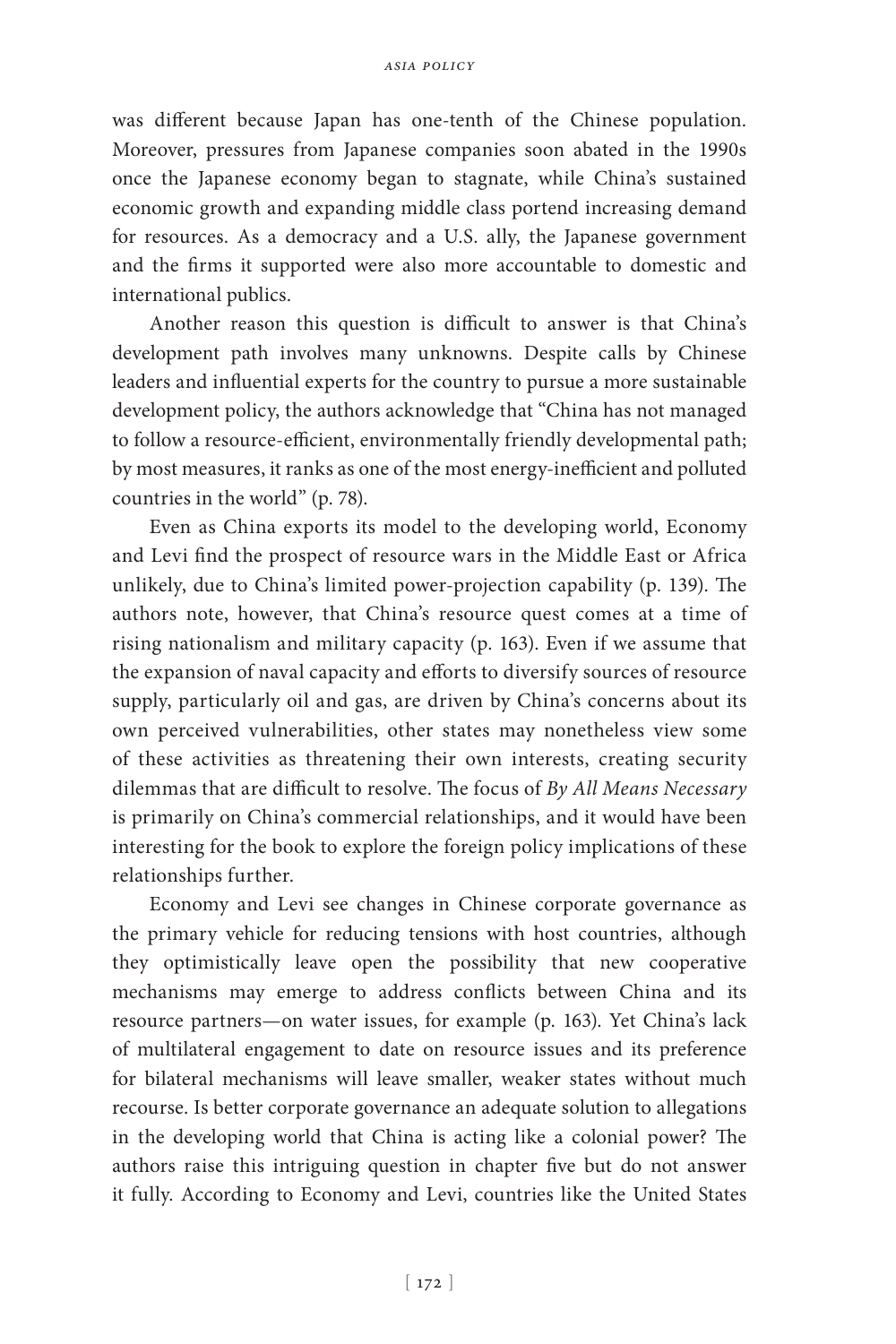will need to play the leading role in ensuring that China's engagement in resource-producing regions remains benign.

*By All Means Necessary* weaves a complex tale in explaining the myriad consequences of China's global quest for resources. What emerges most strongly is that China's overseas involvement is not a one-way extraction; rather, it is a learning process that will change China as well as the world. Australia and Canada have already sought to restrict Chinese investments in their resource sectors, and Economy and Levi foresee similar policy changes in the United States in the event of attempts by Chinese firms to acquire a major U.S. resource producer. The authors argue, however, that thus far "China and its companies have had to change most" (p. 137).

Far-flung investments by Chinese companies have required China to develop the capability to remove Chinese workers in an emergency, as was the case in Libya in 2011. Similarly, oil investments in Africa have provided China with an incentive to participate in a series of extensive antipiracy missions in the Gulf of Aden since 2008. Nonetheless, changes in China's approach to corporate responsibility will depend on progress in human rights, environmental protection, and anti-corruption measures at home, all of which face major political hurdles.

Moreover, although China's growing demand for resources reflects its dependence on other countries, major investments by Chinese companies compound security dilemmas in China's relations with other states, as the steps China takes to reduce its resource vulnerabilities are viewed as threats to the interests of others. As Minxin Pei has noted, China is "the loneliest superpower," with many business partners but few real friends.*<sup>2</sup>*

*<sup>2</sup>* Minxin Pei, "The Loneliest Superpower," *Foreign Policy*, March 20, 2012 <sup>u</sup> http://www.foreignpolicy.com/articles/2012/03/20/the\_loneliest\_superpower.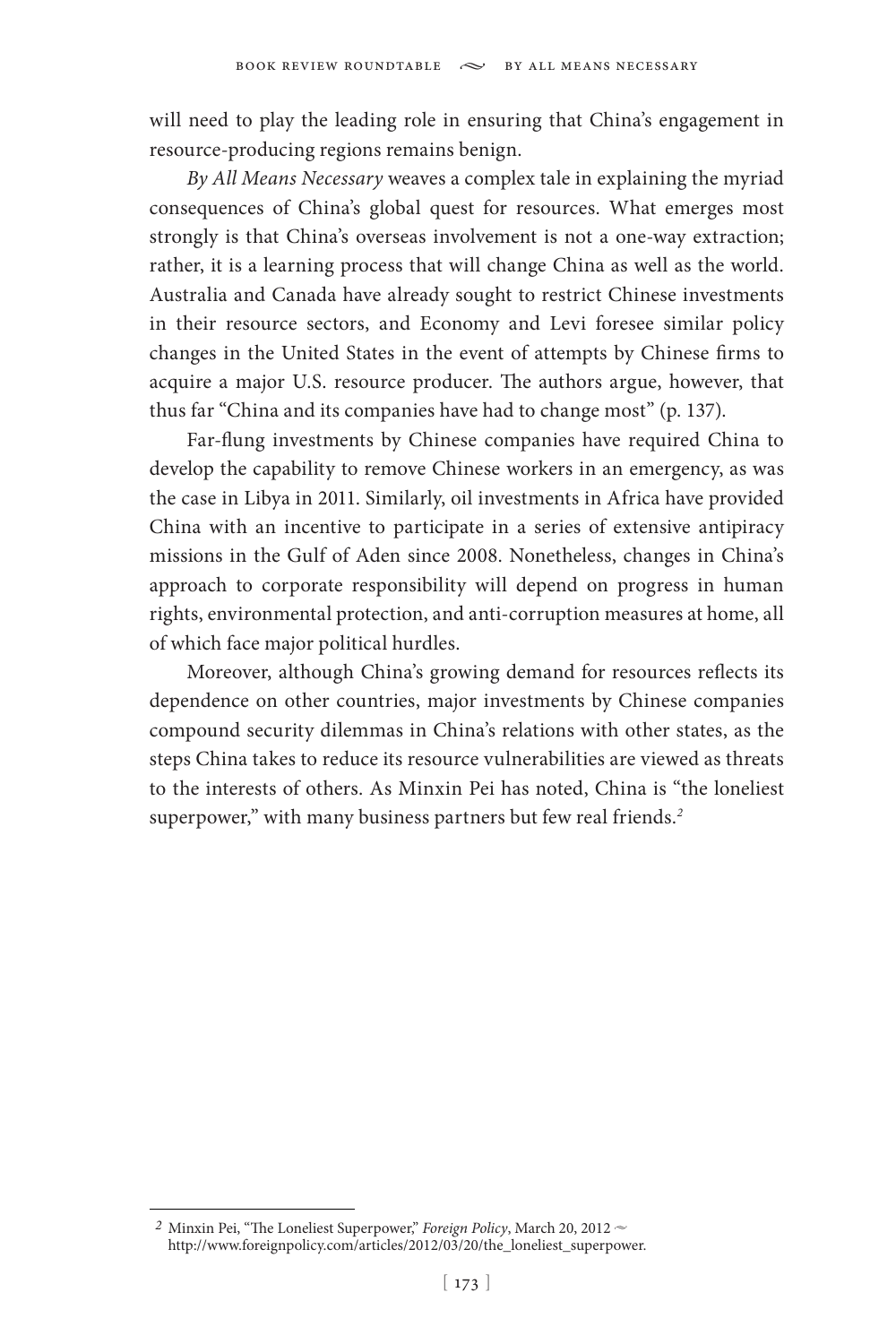#### **Shedding Light on the Study of Energy Security**

### *Wojtek M. Wolfe*

Combining their expertise on the politics of China and energy policy, Elizabeth Economy and Michael Levi have produced an excellent book that gives China security and energy policy analysts an up-to-date perspective on the growing body of literature in these fields. *By All Means Necessary: How China's Resource Quest Is Changing the World* is a genuinely rare book for two reasons: First, it provides outstanding depth while examining wide-ranging topics on China's energy trade, mineral acquisition, cross-border water issues, and acquisition strategies. Second, the book is a welcome contribution to the field because its analysis of complex issues maintains a high level of objectivity on policy topics easily politicized. Economy and Levi's high standard of research and analysis is evident throughout each of the book's distinct focus areas examining China's energy-seeking activities.

China's quest for resources has become difficult to ignore as it has increased in intensity over the past two decades, drawing greater international attention to the country's questionable choices of energy trading partners and escalation of tensions in the South China Sea. In keeping with the objective and balanced nature of the book, Economy and Levi argue that while China's actions are not entirely benign, many "pundits, scholars, and policy makers have too often blown China's resource quest and its consequences out of proportion with reality" (p. 8). The authors find that China's tactics do not differ greatly from previous attempts by other states to satisfy growing energy demand, though they do concede that Beijing's strategy has and continues to create political challenges for its neighbors and the United States. The future of these strategies rests in Beijing's guidance and in the institutions tasked with carrying out energy-seeking activities. Throughout *By All Means Necessary*, Economy and Levi ask how China's natural resource quest is changing the world and if China itself is being changed as it seeks various forms of energy security. These are important questions, and the book examines each area of resource exploration with an in-depth understanding of the industries and politics involved in China's resource-acquisition process.

**wojtek m. wolfe** is an Assistant Professor of Political Science at Rutgers University. He can be reached at <wojwolfe@rutgers.edu>.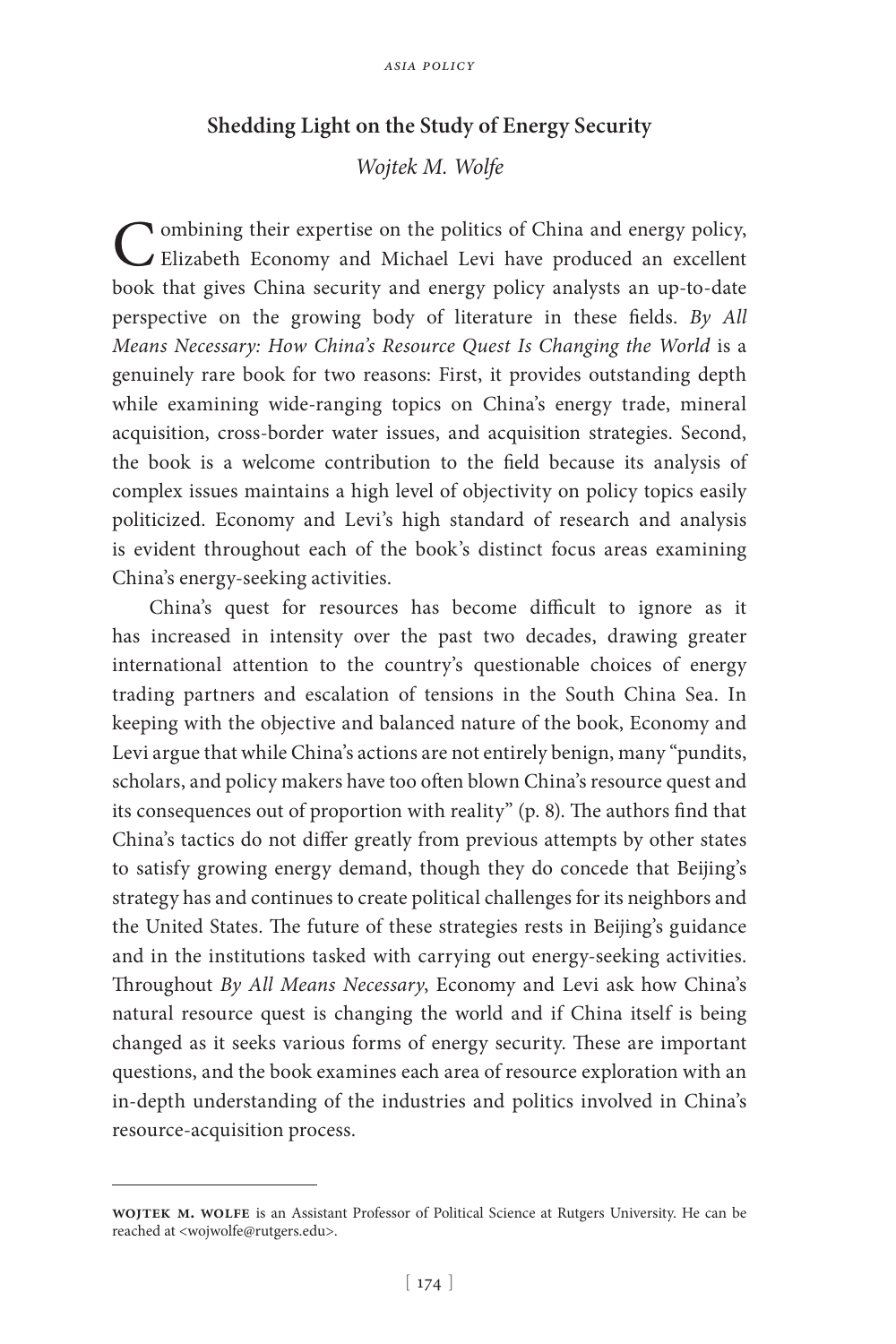The book places China's resource quest in a historical context that helps observers better understand Beijing's unwillingness to fully embrace international energy markets, commodity exchanges, and resource interdependence with the West. The authors' historical narrative provides insights on China's contemporary energy security strategy. China's past international trade experience and the "unequal treaties" of the 1800s made the country inherently biased against global markets, which helps explain the recent leadership's cautious attitude about increasing market dependence. *By All Means Necessary* makes note of the divide between Beijing's early hopes for energy independence and the geoeconomic realities facing rising powers. Fortunately, China's leadership has been coming to grips with those realities, evidenced by its steadily rising dependence on Western-backed international energy markets and sea lanes.

Economy and Levi point out that China's nationally owned energy companies have been increasing their knowledge of corporate social responsibility norms and practices, which may help them seek more profitable and less risky investments in the future. As the authors observe, such practices must begin at home, because they influence the quality of governance that China exports to resource-rich states. In her work on this issue, Erica Downs has also noted that China's national oil companies have been slowly gaining the necessary international experience and attracting business talent with the skills needed to avoid the politically and economically risky investments that have led to significant financial losses while damaging these companies' reputations among future trading partners.

Energy trade typically consumes a small percentage of a country's trade balance, and China is no exception to this rule. Despite this economic reality, energy and resource trading strikes a strong chord among pundits and politicians alike. Some of the early literature in this field focused on China's potential impact on the oil markets and accused the country of seeking to lock up global oil supplies. Some of those arguments were based on intuitive rather than empirical assessments. *By All Means Necessary* does a great service to the field by providing empirical evidence that crude oil markets have held up rather well over the past two decades. Compared with other tradable energy and mineral products, global oil commodity exchanges are highly transparent and regulated markets, leaving little institutional opportunity for long-term manipulation of futures contracts. The authors' findings add to and support already existing information about energy markets. The fears that China would lock up oil supplies thus never came to fruition. Even at maximum import rates, China's equity-oil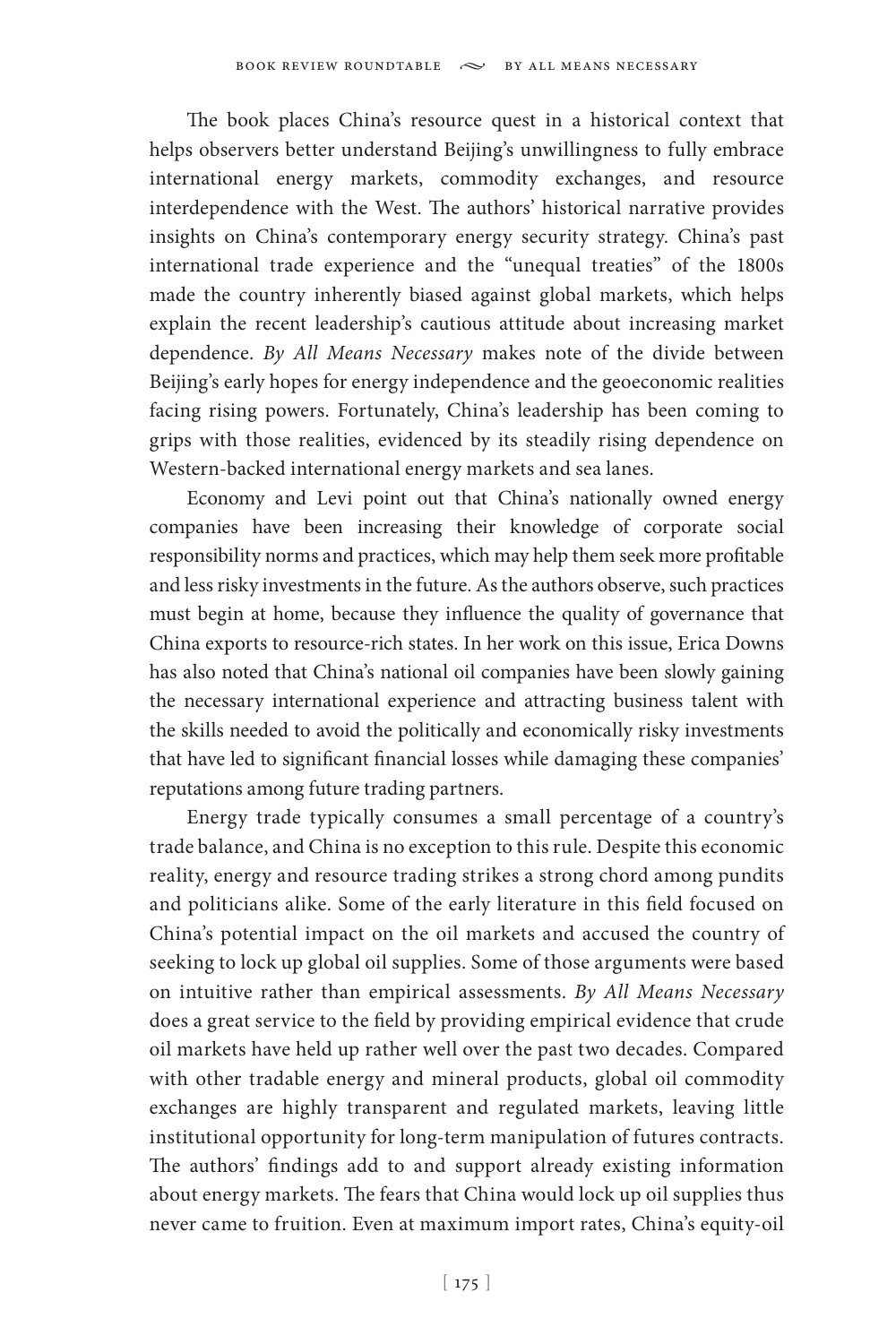deals account for less than 5% of the country's total oil imports, and that figure has increased by only 4% from six years ago.

Since three-quarters of the world's oil reserves are off limits to direct equity-oil investments, the pursuit of equity oil as a long-term energy security strategy may have limited growth potential. Consequently, China's energy-acquisition strategy has increased its dependence on traditional oil markets and recently heightened its focus on natural gas imports. Both conventional and unconventional natural gas are rapidly growing commodities, especially in North America, where they are increasing in availability and fungibility.

Economy and Levi's extensive fieldwork provides a solid grounding for their description of the impact of these multifaceted resource-acquisition activities on relevant industries. The book's even greater contribution, however, is in its analysis of the interplay between state political actors, national oil companies, and the financial institutions involved in China's energy trade. The simple equity-oil explanation cannot explain the many drivers of institutional and political actors. All these activities occur inside the complex realm of China's domestic politics, while interacting with global markets, regional commodity exchanges, and occasionally opaque bilateral contracts. The outcomes from these transactions have the potential to change the status quo, though in ways that may not necessarily advance Beijing's preferences.

Economy and Levi have performed an outstanding service for China energy policy analysts and scholars. The book's analytical depth and breadth is impressive, and it establishes an appropriate balance between historical narrative, empirical description, and contemporary analysis. The authors' examination of the interplay in China between market forces, political preferences, and geoeconomic realities will undoubtedly inform both scholars and practitioners alike, as these dynamic variables continue to shape U.S.-China relations and each country's resource-acquisition strategies.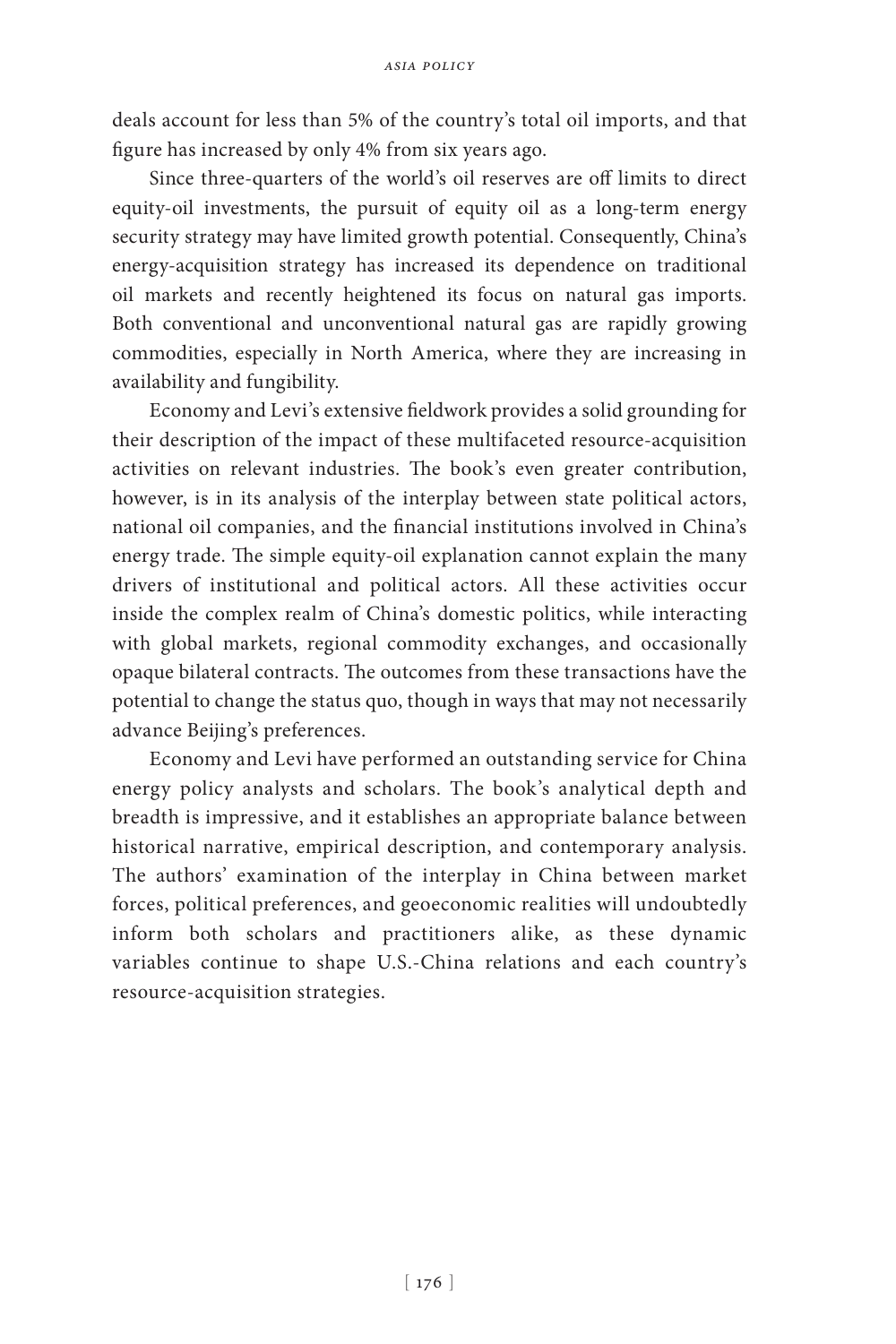### **Authors' Response: The Continuing Evolution of China's Resource Quest**

*Elizabeth C. Economy and Michael Levi*

We wrote *By All Means Necessary: How China's Resource Quest Is Changing the World* to illuminate one of the most discussed but least understood dimensions of China's rise, and we are grateful for the four kind and thoughtful review essays. Indeed, the months since the book was published have only made the importance of the subject clearer. The China National Offshore Oil Corporation (CNOOC) has begun drilling for oil near the Paracel Islands, sparking a heated confrontation with Vietnam that the United States and regional powers are struggling to respond to.*<sup>1</sup>* The China National Petroleum Corporation (CNPC) has signed a 30-year gas supply deal with the Russian company Gazprom, reflecting a mix of confidence on China's part in its ability to manage imports, a strong desire to increase the use of natural gas, and, critically, a continuing motivation to diversify its sources of supply.*<sup>2</sup>* Meanwhile, countries around the world are shifting their policies partly in response to Chinese investment. Chinese investment in Myanmar, for example, continues to fall precipitously—in just three short years, China is estimated to have moved from first to tenth place in overall FDI in Myanmar—reinforcing the importance of host-country politics in shaping opportunities for Chinese business.*<sup>3</sup>* As analysts and policymakers struggle to understand and respond to these and other developments, we are heartened that the reviewers see *By All Means Necessary* as a valuable guide.

Nonetheless, they have some concerns. Llewelyn Hughes writes that we "do not convey a strong sense of how effective [state control over Chinese

**elizabeth c. economy** is the C.V. Starr Senior Fellow and Director of Asia Studies at the Council on Foreign Relations. She can be reached at <eeconomy@cfr.org>.

**michael levi** is the David M. Rubenstein Senior Fellow and Director of the Maurice R. Greenberg Center for Geoeconomic Studies at the Council on Foreign Relations. He can be reached at <mlevi@cfr.org>.

<sup>&</sup>lt;sup>1</sup> Jane Perlez, "In Push to Assert Rights, China Plans to Send 2nd Oil Rig to Waters Near Vietnam," *New York Times*, June 19, 2014.

*<sup>2</sup>* Lucy Hornby, Jamil Anderlini, and Guy Chazan, "China and Russia Sign \$400 bn Gas Deal," *Financial Times,* May 21, 2014.

*<sup>3</sup>* Motokazu Matsui, "Myanmar Sheds Dependence on Chinese Investment," *Nikkei Asian Review*, March 27, 2014.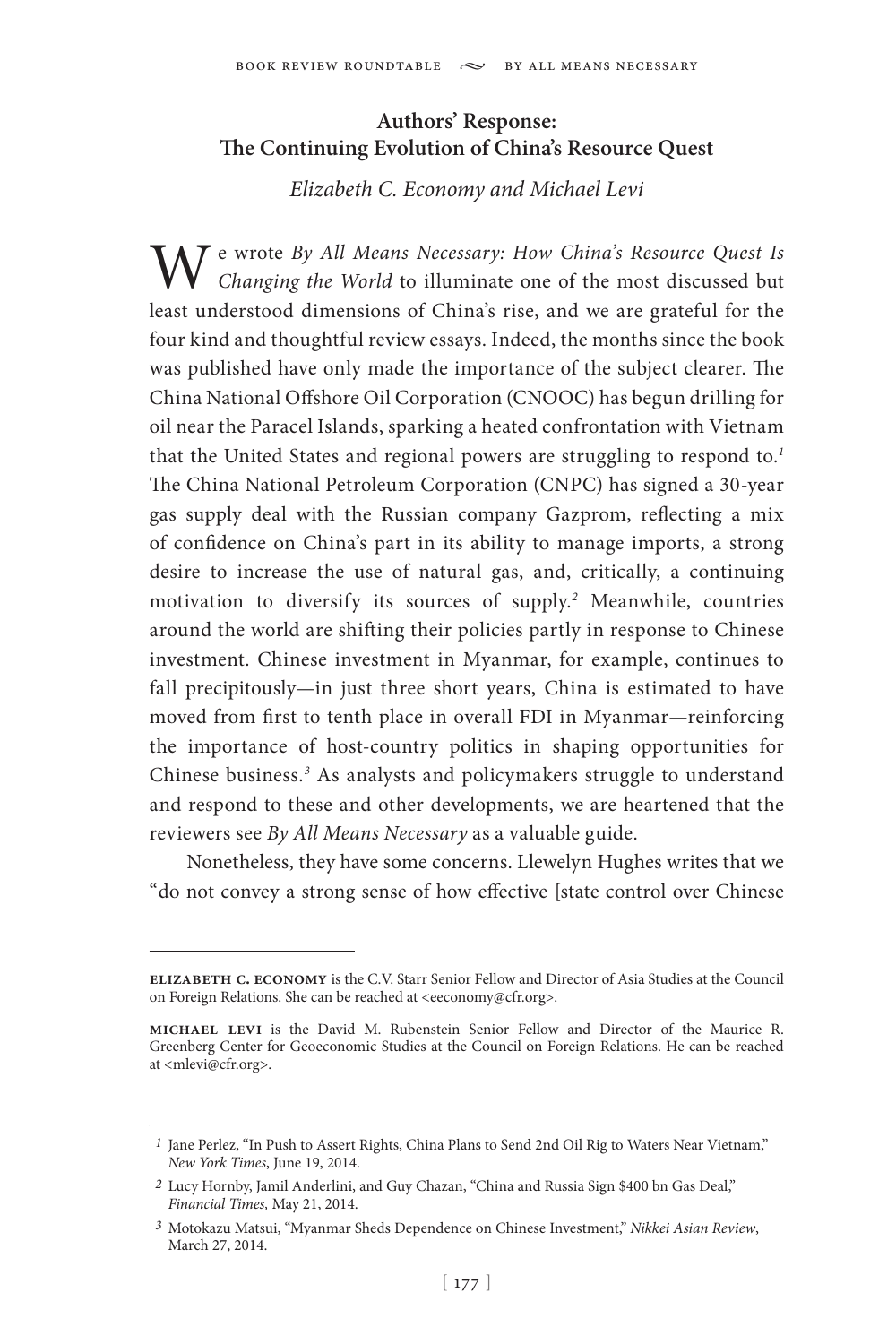firms] is and what the implications are for China's external behavior." Elizabeth Wishnick similarly comments that "the focus of *By All Means Necessary* is primarily on China's commercial relationships, and it would have been interesting for the book to explore the foreign policy implications of these relationships further." These issues are a central thread running through chapters four through six, though many of our findings are dispersed. We summarize some of those findings here.

*By All Means Necessary* does not provide a single "strong" bottom line, but that is because there is none—the answers to these questions, as Wojtek Wolfe observes in his essay, vary with circumstances. We show, for example, that state control is weaker over private firms than over state-owned ones; that state influence varies depending on market structure; that the government is only inconsistently able to direct even state-owned firms toward its political ends; and that these limitations are not unique to Chinese firms operating abroad, but rather reflect relationships between the state and firms that play out at home too. To the extent that the Chinese government can harness individual firms toward its political ends, this is primarily by influencing them through general conditions, such as the availability of financing for overseas projects or leadership incentives related to party promotion, rather than through specific directives. The most immediate consequence for Chinese external behavior is simple: China cannot use its firms to fulfill its foreign policy goals nearly as effectively as many assume. Indeed, as we show in *By All Means Necessary*, the Chinese experience fits with what Hughes describes as a more general one, with "poor governance outcomes at home and abroad" often the result. For example, we document China's repeated but failed efforts to raise the standards of its extractives firms operating abroad, and note that firms operating abroad but outside Chinese state control can create foreign policy headaches for Beijing.

Hughes also writes that "a second important issue given insufficient attention relates to Chinese firms' entry into markets unrelated to fossil fuel–based resources." In particular, he is concerned with our neglect of Chinese firms' activities in "green" technologies, which he claims are related to "growing [Chinese] demand for natural resources." We agree with Hughes that there is some relationship here—in particular, without strong Chinese demand for resources contributing to high resource prices, green technologies would be less commercially attractive, and hence success in them would be less appealing to the Chinese state. But many other sectors (construction stands out) could be drawn in under a similar relationship, and this would have led to an unwieldy book. One might argue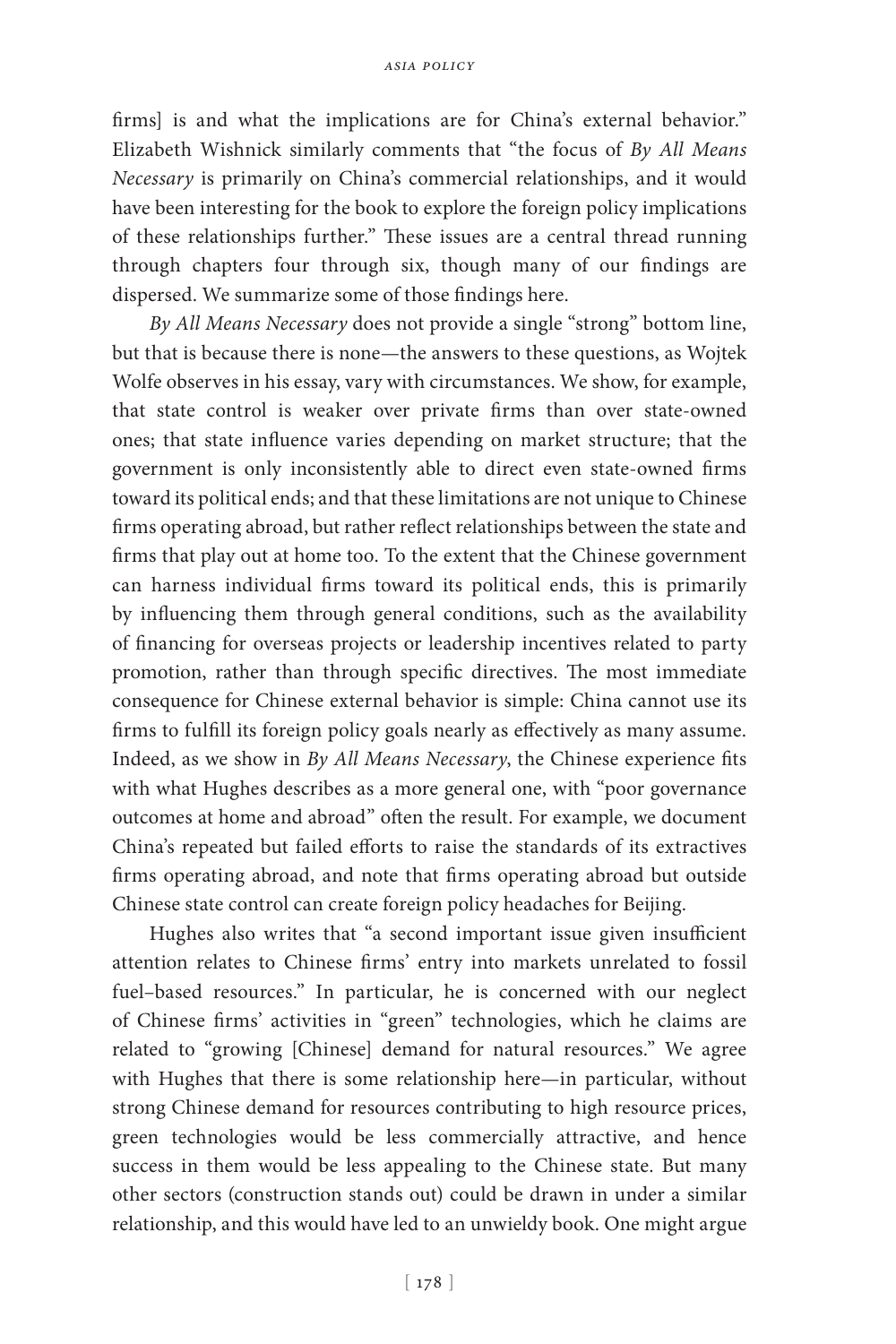that green technologies are special, in that Chinese firms pursue them as part of a strategy to increase supply security. As we showed in a previous study, though, support from the Chinese government for firms' low-carbon technology efforts is driven primarily (though not entirely) by a desire to establish commercial competitiveness rather than by an intent to change the patterns of Chinese resource use.*<sup>4</sup>*

A third concern in Hughes's review is that we exclude climate change from our analysis except at the margin. We avoided analyzing the direct impact of Chinese resource use on climate change to keep the book focused on international implications of China's external resource-related activities. But Hughes is correct that, within those limits, we could have usefully gone further. We asked, for example, how the pursuit of resources affects China's diplomacy toward Iran and Sudan in the UN Security Council. One could also profitably ask how it affects the country's diplomacy in international climate negotiations, and how the relationship between the state and firms enters into that process. We did not address the ways that climate mitigation might shape Chinese resource demand, but that is because that connection is weak.*<sup>5</sup>* Environmental concerns are certainly influencing Chinese government decisions on how vulnerable to be to resource imports; in particular, worries about air pollution are arguably making China more willing to depend on imported natural gas. But while these decisions affect Chinese carbon dioxide emissions, they are not driven by climate-related concerns.

Wishnick is also concerned that, since "the scale of China's resource demand is unprecedented…the comparison [we] establish with Japan's quest for resources in the 1960s and 1970s (see pp. 3–5) seems misplaced." It would certainly be wrong to argue, based only on the Japanese experience, that the impact of China's resource quest will be largely benign. What the historical perspective offers instead (as Trevor Houser notes in his essay) is a warning against superficial reasoning and against assuming that the international economy will be static in the face of a major new entrant. It can also help us identify biases that arise when U.S. analysts (among others) study the relationship between the state and firms in countries with different

*<sup>4</sup>* Michael A. Levi, Elizabeth C. Economy, Shannon K. O'Neil, and Adam Segal, "Energy Innovation: Driving Technology Competition and Cooperation Among the U.S., China, India, and Brazil," Council on Foreign Relations, November 2010.

*<sup>5</sup>* Ksenia Chmutina, Jie Zhu, and Saffa Riffat, "An Analysis of Climate Change Policy-Making and Implementation in China," *International Journal of Climate Change Strategies and Management* 4, no. 2 (2012): 138–51.